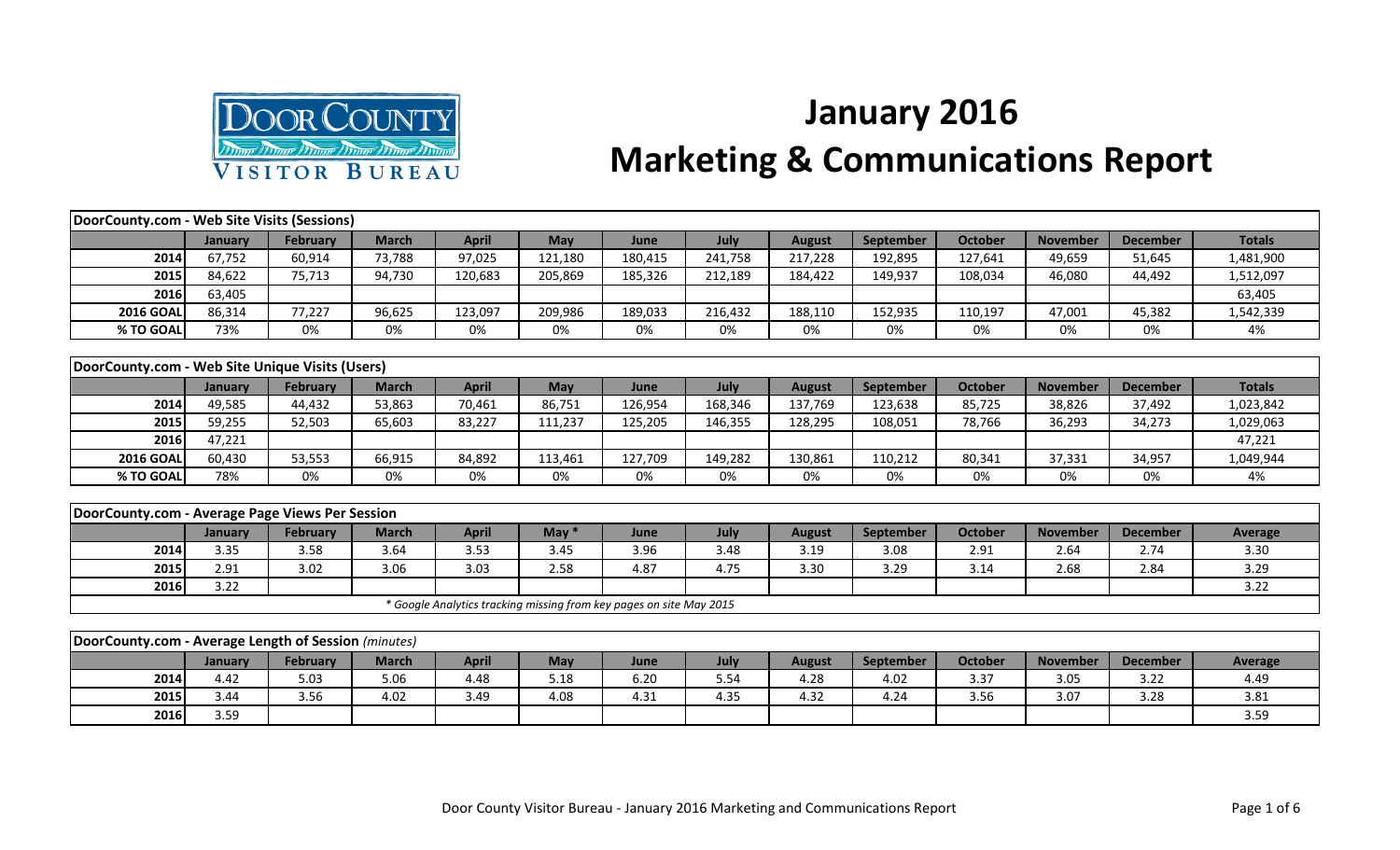|                                                             | DoorCounty.com - Mobile Web Site Useage<br><b>March</b><br>$May*$<br>September<br><b>November</b><br><b>Totals</b><br>January<br><b>February</b><br><b>April</b><br>July<br><b>October</b><br><b>December</b><br>June<br><b>August</b> |                 |              |              |                           |                                                                     |           |               |           |                                 |                 |                 |               |  |
|-------------------------------------------------------------|----------------------------------------------------------------------------------------------------------------------------------------------------------------------------------------------------------------------------------------|-----------------|--------------|--------------|---------------------------|---------------------------------------------------------------------|-----------|---------------|-----------|---------------------------------|-----------------|-----------------|---------------|--|
|                                                             |                                                                                                                                                                                                                                        |                 |              |              |                           |                                                                     |           |               |           |                                 |                 |                 |               |  |
| 2014                                                        | 23,872                                                                                                                                                                                                                                 | 10,927          | 28,446       | 38,478       | 48,903                    | 72,055                                                              | 106,244   | 99,139        | 88,020    | 50,954                          | 23,263          | 22,857          | 613,158       |  |
| 2015                                                        | 39,024                                                                                                                                                                                                                                 | 21,610          | 43,392       | 54,501       | 30,019                    | 87,000                                                              | 103,550   | 94,460        | 75,538    | 56,316                          | 26,040          | 22,569          | 654,019       |  |
| 2016                                                        | 30,943                                                                                                                                                                                                                                 |                 |              |              |                           |                                                                     |           |               |           |                                 |                 |                 | 30,943        |  |
|                                                             |                                                                                                                                                                                                                                        |                 |              |              |                           | * Google Analytics tracking missing from key pages on site May 2015 |           |               |           |                                 |                 |                 |               |  |
|                                                             |                                                                                                                                                                                                                                        |                 |              |              |                           |                                                                     |           |               |           |                                 |                 |                 |               |  |
| DoorCounty.com - Top Ten Most Requested Pages for the Month |                                                                                                                                                                                                                                        |                 |              |              |                           |                                                                     |           |               |           |                                 |                 |                 |               |  |
| 1) /Home                                                    |                                                                                                                                                                                                                                        |                 |              |              | 5) /Facebook/Facebook-Ads |                                                                     |           |               |           | 9) /m.facebook.com/referral     |                 |                 |               |  |
| $2)$ /stay                                                  |                                                                                                                                                                                                                                        |                 |              |              | 6) /yahoo/organic         |                                                                     |           |               |           | 10) /midwestliving.com/referral |                 |                 |               |  |
| 3) /discover/guides-and-reports/visitor-guide               |                                                                                                                                                                                                                                        |                 |              |              | 7) /Google/PPC            |                                                                     |           |               |           |                                 |                 |                 |               |  |
| 4) / experience/ events                                     |                                                                                                                                                                                                                                        |                 |              |              |                           | 8) /travelwisconsin.com/referral                                    |           |               |           |                                 |                 |                 |               |  |
|                                                             |                                                                                                                                                                                                                                        |                 |              |              |                           |                                                                     |           |               |           |                                 |                 |                 |               |  |
| DoorCounty.com - Top Ten Sources for the Month              |                                                                                                                                                                                                                                        |                 |              |              |                           |                                                                     |           |               |           |                                 |                 |                 |               |  |
| 1) Google/organic                                           |                                                                                                                                                                                                                                        |                 |              |              | 5) Facebook/FacebookAds   |                                                                     |           |               |           | 9) m.facebook.com/referral      |                 |                 |               |  |
| 2) DoorCounty/email                                         |                                                                                                                                                                                                                                        |                 |              |              | 6) yahoo/organic          |                                                                     |           |               |           | 10) Midwestliving.com/referral  |                 |                 |               |  |
| 3) direct/none                                              |                                                                                                                                                                                                                                        |                 |              |              | 7) Google/PPC             |                                                                     |           |               |           |                                 |                 |                 |               |  |
| 4) Bing/Organic                                             |                                                                                                                                                                                                                                        |                 |              |              |                           | 8) travelwisconsin.com/referral                                     |           |               |           |                                 |                 |                 |               |  |
|                                                             |                                                                                                                                                                                                                                        |                 |              |              |                           |                                                                     |           |               |           |                                 |                 |                 |               |  |
| Social Media: Facebook                                      |                                                                                                                                                                                                                                        |                 |              |              |                           |                                                                     |           |               |           |                                 |                 |                 |               |  |
| <b>Impressions</b>                                          | <b>January</b>                                                                                                                                                                                                                         | February        | <b>March</b> | <b>April</b> | May                       | June                                                                | July      | <b>August</b> | September | <b>October</b>                  | <b>November</b> | <b>December</b> | <b>Totals</b> |  |
| 2014                                                        | 1,072,474                                                                                                                                                                                                                              | 786,549         | 1,256,786    | 1,140,795    | 904,334                   | 866,752                                                             | 937,971   | 1,053,928     | 1,378,288 | 597,568                         | 587,576         | 559,572         | 11,142,593    |  |
| 2015                                                        | 826,778                                                                                                                                                                                                                                | 594,789         | 839,094      | 1,204,160    | 1,097,071                 | 1,201,542                                                           | 1,286,647 | 925,223       | 1,065,510 | 1,045,703                       | 1,088,533       | 563,186         | 11,738,236    |  |
| 2016                                                        | 994,271                                                                                                                                                                                                                                |                 |              |              |                           |                                                                     |           |               |           |                                 |                 |                 | 994,271       |  |
| <b>Post Views</b>                                           | January                                                                                                                                                                                                                                | <b>February</b> | <b>March</b> | <b>April</b> | May                       | June                                                                | July      | <b>August</b> | September | <b>October</b>                  | <b>November</b> | <b>December</b> | <b>Totals</b> |  |
| 2014                                                        | 207,464                                                                                                                                                                                                                                | 240,304         | 426,235      | 424,333      | 463,321                   | 444,147                                                             | 339,068   | 461,958       | 612,005   | 238,985                         | 346,151         | 257,000         | 4,460,971     |  |
| 2015                                                        | 555,825                                                                                                                                                                                                                                | 388,349         | 555,850      | 772,633      | 739,233                   | 768,594                                                             | 847,893   | 686,341       | 679,592   | 739,724                         | 856,575         | 407,601         | 7,998,210     |  |
| 2016                                                        | 780,727                                                                                                                                                                                                                                |                 |              |              |                           |                                                                     |           |               |           |                                 |                 |                 | 780,727       |  |
| <b>Page Views</b>                                           | January                                                                                                                                                                                                                                | February        | <b>March</b> | <b>April</b> | May                       | June                                                                | July      | <b>August</b> | September | <b>October</b>                  | <b>November</b> | <b>December</b> | <b>Totals</b> |  |
| 2014                                                        | 11,533                                                                                                                                                                                                                                 | 13,566          | 3,181        | 3,624        | 3,358                     | 3,963                                                               | 8,419     | 3,050         | 3,047     | 1,616                           | 1,199           | 170,953         | 227,509       |  |
| 2015                                                        | 1,447                                                                                                                                                                                                                                  | 1,197           | 1,483        | 2,014        | 1,979                     | 1,821                                                               | 2,158     | 119,717       | 875       | 2,176                           | 1,388           | 81,295          | 217,550       |  |
| 2016                                                        | 112,475                                                                                                                                                                                                                                |                 |              |              |                           |                                                                     |           |               |           |                                 |                 |                 | 112,475       |  |
| <b>Engagement</b>                                           | <b>January</b>                                                                                                                                                                                                                         | February        | <b>March</b> | <b>April</b> | May                       | June                                                                | July      | <b>August</b> | September | October                         | <b>November</b> | <b>December</b> | <b>Totals</b> |  |
| 2015                                                        | 24,832                                                                                                                                                                                                                                 | 14,834          | 26,432       | 32,633       | 32,944                    | 32,210                                                              | 30,093    | 24,461        | 32,364    | 35,477                          | 26,773          | 13,550          | 326,603       |  |
| 2016                                                        | 28,766                                                                                                                                                                                                                                 |                 |              |              |                           |                                                                     |           |               |           |                                 |                 |                 | 28,766        |  |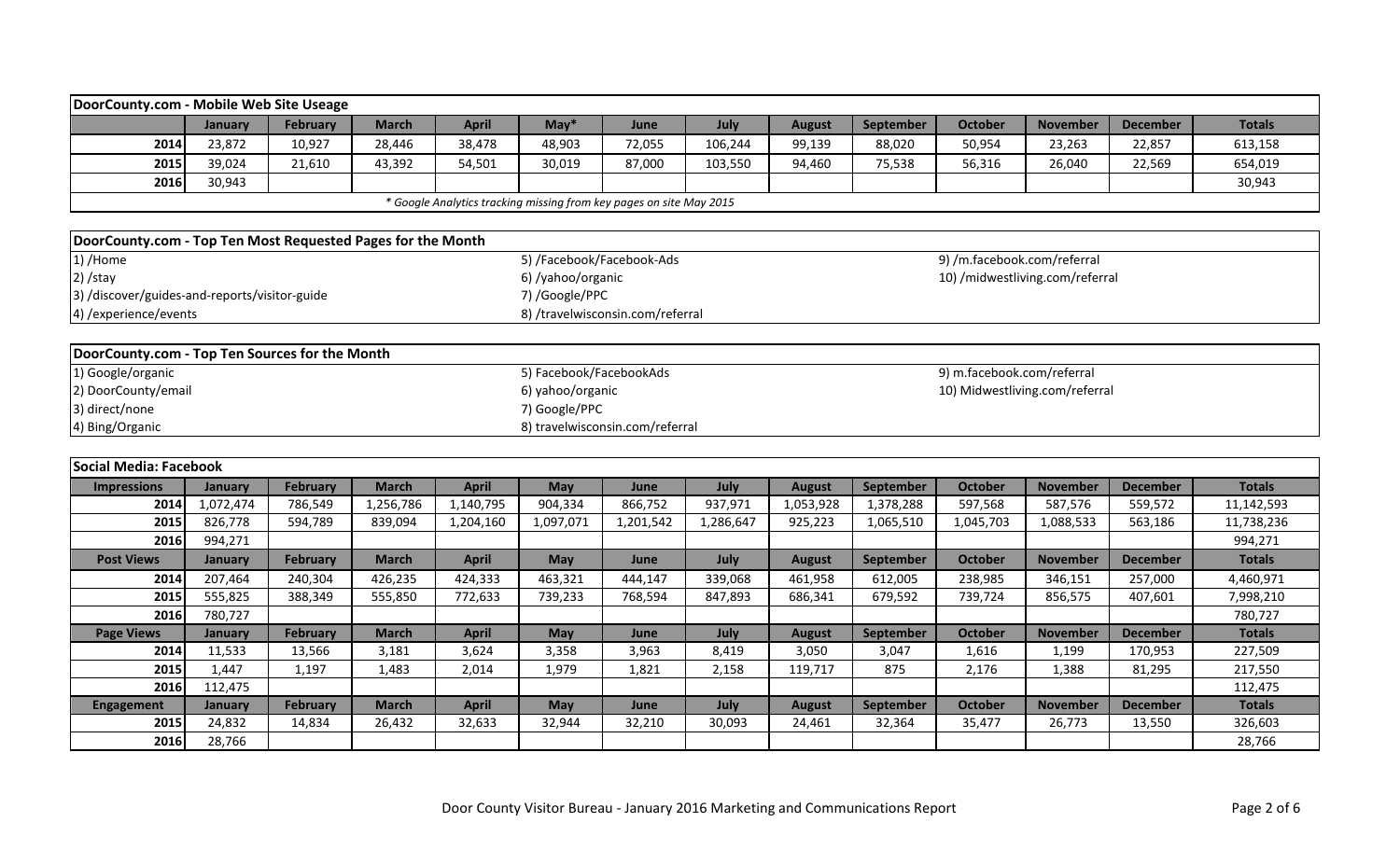| Social Media: Twitter                                            |            |                 |              |              |           |           |           |               |                  |                |                 |                 |                        |
|------------------------------------------------------------------|------------|-----------------|--------------|--------------|-----------|-----------|-----------|---------------|------------------|----------------|-----------------|-----------------|------------------------|
| <b>Followers</b>                                                 | January    | <b>February</b> | <b>March</b> | <b>April</b> | May       | June      | July      | <b>August</b> | September        | <b>October</b> | <b>November</b> | <b>December</b> | <b>Annual % Growth</b> |
| 2014                                                             | 2,654      | 2,701           | 2,747        | 2,797        | 2,910     | 3,050     | 3,180     | 3,264         | 3,348            | 3,417          | 3,451           | 3,569           | 34%                    |
| 2015                                                             | 3,585      | 3,652           | 3,709        | 3,781        | 3,872     | 3,992     | 4,096     | 4,153         | 4,219            | 4,261          | 4,302           | 4,350           | 21%                    |
| 2016                                                             | 4,411      |                 |              |              |           |           |           |               |                  |                |                 |                 |                        |
| <b>Impressions</b>                                               | January    | <b>February</b> | <b>March</b> | <b>April</b> | May       | June      | July      | <b>August</b> | <b>September</b> | <b>October</b> | <b>November</b> | <b>December</b> | <b>Totals</b>          |
| 2014                                                             | n/a        | n/a             | n/a          | 624,334      | 1,212,464 | 922,180   | 1,663,447 | 2,051,198     | 1,361,815        | 946,028        | 1,021,938       | 668,469         | 10,471,873             |
| 2015                                                             | 2,257,152  | 1,533,877       | 1,517,133    | 704,372      | 2,271,820 | 2,700,702 | 2,634,001 | 4,648,946     | 5,502,863        | 2,459,054      | 4,013,608       | 9,737,951       | 39,981,479             |
| 2016                                                             | 22,709,041 |                 |              |              |           |           |           |               |                  |                |                 |                 | 22,709,041             |
|                                                                  |            |                 |              |              |           |           |           |               |                  |                |                 |                 |                        |
| <b>Pay-Per-Click Results</b>                                     |            |                 |              |              |           |           |           |               |                  |                |                 |                 |                        |
|                                                                  | January    | <b>February</b> | <b>March</b> | <b>April</b> | May       | June      | July      | <b>August</b> | September        | <b>October</b> | <b>November</b> | <b>December</b> | <b>Totals</b>          |
| 2014                                                             | 2,432      | 2,748           | 3,473        | 9,955        | 4,940     | 5,260     | 4,203     | 2,124         | 2,462            | 2,019          | 1,294           | 1,314           | 42,224                 |
| 2015                                                             | 1,815      | 2,153           | 2,240        | 2,253        | 5,507     | 5,556     | 5,507     | 4,096         | 5,507            | 2,251          | 1,015           | 1,006           | 38,906                 |
| 2016                                                             | 2,577      |                 |              |              |           |           |           |               |                  |                |                 |                 | 2,577                  |
|                                                                  |            |                 |              |              |           |           |           |               |                  |                |                 |                 |                        |
| Door County E-Newsletter - Number of E-Mails Sent (with remails) |            |                 |              |              |           |           |           |               |                  |                |                 |                 |                        |
|                                                                  | January    | <b>February</b> | <b>March</b> | <b>April</b> | May       | June      | July      | <b>August</b> | September        | <b>October</b> | <b>November</b> | <b>December</b> | <b>Totals</b>          |
| 2014                                                             | 310,665    | 304,504         | 260,265      | 290,157      | 303,787   | 311,153   | 314,220   | 314,552       | 346,443          | 343,595        | 344,384         | 337,073         | 3,780,798              |
| 2015                                                             | 328,573    | 319,563         | 310,628      | 316,865      | 341,409   | 349,020   | 486,954   | 359,538       | 350,421          | 348,142        | 347,933         | 344,699         | 4,203,745              |
| 2016                                                             | 688,006    |                 |              |              |           |           |           |               |                  |                |                 |                 | 688,006                |
|                                                                  |            |                 |              |              |           |           |           |               |                  |                |                 |                 |                        |
| Door County E-Newsletter - Open Rates                            |            |                 |              |              |           |           |           |               |                  |                |                 |                 |                        |
|                                                                  | January    | <b>February</b> | <b>March</b> | <b>April</b> | May       | June      | July      | <b>August</b> | September        | <b>October</b> | <b>November</b> | <b>December</b> | <b>Average</b>         |
| 2014                                                             | 25.30%     | 24.20%          | 31.70%       | 30.10%       | 25.80%    | 26.90%    | 26.90%    | 26.00%        | 29.20%           | 26.50%         | 22.30%          | 21.20%          | 26.34%                 |
| 2015                                                             | 24.80%     | 23.60%          | 27.70%       | 28.70%       | 26.80%    | 27.10%    | 32.90%    | 24.74%        | 25.71%           | 24.20%         | 21.67%          | 20.06%          | 25.67%                 |
| 2016                                                             | 23.32%     |                 |              |              |           |           |           |               |                  |                |                 |                 | 23.32%                 |
| Door County E-Newsletter - Click Thru's                          |            |                 |              |              |           |           |           |               |                  |                |                 |                 |                        |
|                                                                  | January    | <b>February</b> | <b>March</b> | <b>April</b> | May       | June      | July      | <b>August</b> | <b>September</b> | <b>October</b> | <b>November</b> | <b>December</b> | <b>Average</b>         |
| 2014                                                             | 2.90%      | 2.30%           | 4.40%        | 4.20%        | 3.90%     | 4.60%     | 4.70%     | 4.30%         | 4.50%            | 3.90%          | 2.30%           | 2.10%           | 3.68%                  |
| 2015                                                             | 2.60%      | 2.90%           | 3.60%        | 4.30%        | 3.41%     | 4.00%     | 5.09%     | 3.13%         | 3.85%            | 2.83%          | 2.01%           | 1.61%           | 3.28%                  |
|                                                                  |            |                 |              |              |           |           |           |               |                  |                |                 |                 |                        |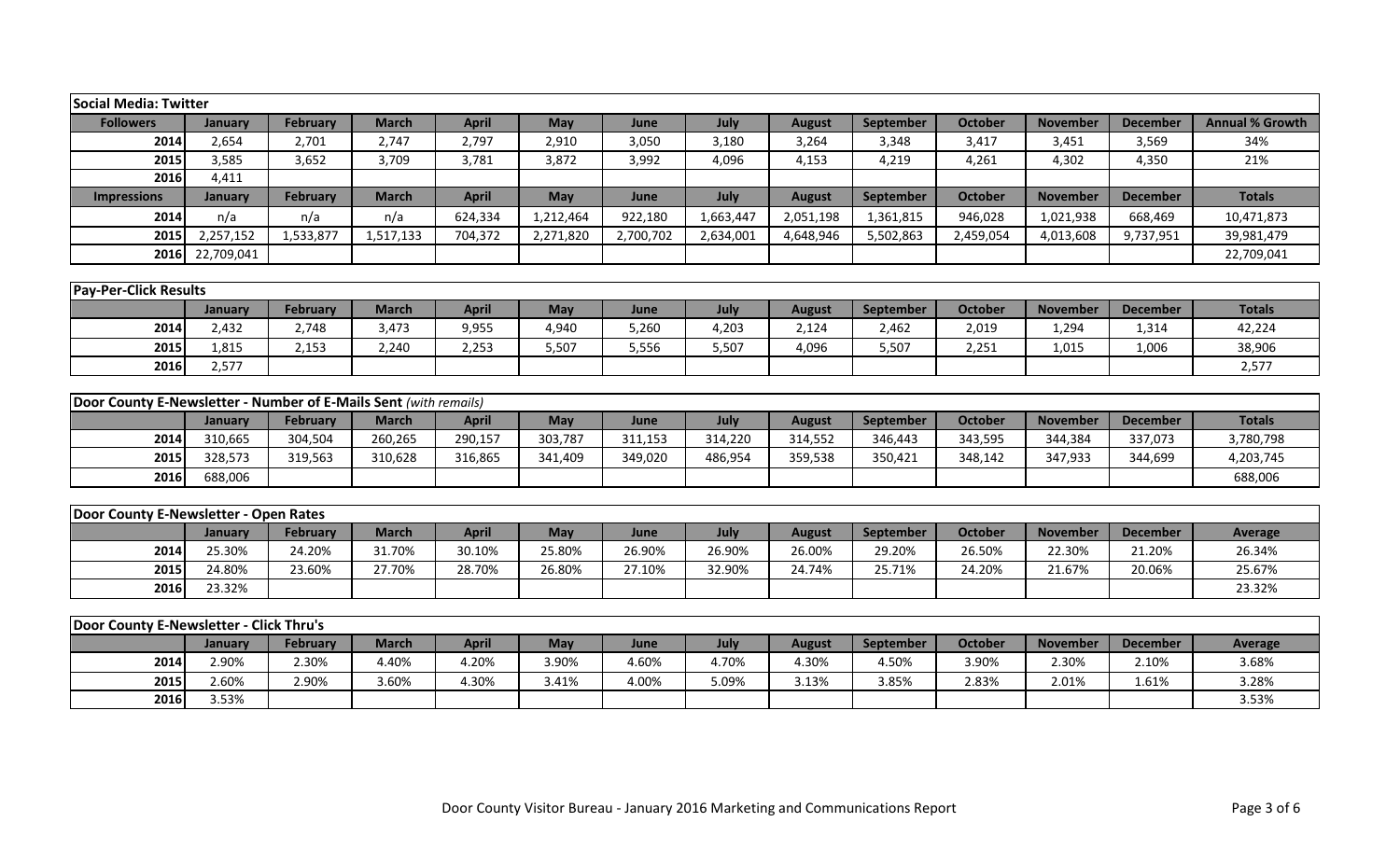| Advertising<br>- Gross Impressions                                                                                                                                                             |         |           |           |           |           |           |         |         |           |           |       |       |            |
|------------------------------------------------------------------------------------------------------------------------------------------------------------------------------------------------|---------|-----------|-----------|-----------|-----------|-----------|---------|---------|-----------|-----------|-------|-------|------------|
| <b>April</b><br><b>Total</b><br>October<br><b>February</b><br><b>March</b><br>July<br><b>May</b><br><b>September</b><br><b>December</b><br><b>November</b><br>June<br>August<br><b>January</b> |         |           |           |           |           |           |         |         |           |           |       |       |            |
| 2014                                                                                                                                                                                           | 70,620  | 2,777,134 | 9,058,615 | 8,790,285 | 6,753,942 | 2,772,677 | 904,724 | 148,225 | 1,735,115 | 3,503,157 | 2,604 | 2,530 | 36,519,628 |
| 2015                                                                                                                                                                                           | 5.346   | 2,679,900 | 5,336,400 | 9,945,248 | 5,628,037 | 1,183,348 | 673,070 | 441,307 | 2,900,619 | 1,587,416 | 6,390 | 6,390 | 30,393,471 |
| 2016                                                                                                                                                                                           | 599,103 |           |           |           |           |           |         |         |           |           |       |       | 599,103    |

| - Media Placed 2016<br>Advertising - |         |                 |              |              |     |      |      |        |           |         |          |                 |              |
|--------------------------------------|---------|-----------------|--------------|--------------|-----|------|------|--------|-----------|---------|----------|-----------------|--------------|
|                                      | January | <b>February</b> | <b>March</b> | <b>April</b> | May | June | July | August | September | October | November | <b>December</b> | <b>Total</b> |
| <b>Total Paid</b>                    | \$1,061 |                 |              |              |     |      |      |        |           |         |          |                 | \$1,061      |
| Co-Op Dollars                        | ¢٨      |                 |              |              |     |      |      |        |           |         |          |                 |              |
| <b>Barter Dollars</b>                | ¢٨      |                 |              |              |     |      |      |        |           |         |          |                 |              |

| <b>Online Video Views</b> (such as YouTube channels & Vimeo channel featuring Explore The Door, Our Door County, aerial videos, etc)                                       |        |  |  |  |  |  |  |  |  |  |  |  |        |  |
|----------------------------------------------------------------------------------------------------------------------------------------------------------------------------|--------|--|--|--|--|--|--|--|--|--|--|--|--------|--|
| <b>Totals</b><br>April<br>October<br><b>September</b><br><b>February</b><br>May<br>June<br><b>November</b><br><b>March</b><br>July<br>December<br>August<br><b>January</b> |        |  |  |  |  |  |  |  |  |  |  |  |        |  |
| 2014                                                                                                                                                                       | 3.636  |  |  |  |  |  |  |  |  |  |  |  | 3,636  |  |
| 2015                                                                                                                                                                       | 6.731  |  |  |  |  |  |  |  |  |  |  |  | 6,731  |  |
| 2016                                                                                                                                                                       | 27,104 |  |  |  |  |  |  |  |  |  |  |  | 27,104 |  |

| <b>Media Marketing Program - Impressions</b> |                 |            |              |              |            |            |            |               |                  |            |                 |                 |             |
|----------------------------------------------|-----------------|------------|--------------|--------------|------------|------------|------------|---------------|------------------|------------|-----------------|-----------------|-------------|
|                                              | <b>January</b>  | February   | <b>March</b> | <b>April</b> | May        | June       | July       | <b>August</b> | <b>September</b> | October    | <b>November</b> | <b>December</b> | Totals      |
|                                              | 2014 37,852,999 | 40,986,204 | 27,772,140   | 5,314,961    | 20,193,969 | 44,435,235 | 71,687,651 | 12,256,415    | 51,116,546       | 67,868,123 | 18,770,067      | 3,507,165       | 401,761,475 |
| <b>2015</b>                                  | 28,017,364      | 1,823,856  | 20,098,799   | 22,527,085   | 3,830,004  | 19,201,677 | 30,984,433 | 36,995,848    | 9,122,770        | 2,746,629  | 6,293,744       | 16,144,032      | 197,786,241 |
| 2016                                         | 767.047         |            |              |              |            |            |            |               |                  |            |                 |                 | 767,047     |
| <b>2016 GOAL</b>                             | 24.296.442      | 7,380,639  | 18,598,453   | 12,751,792   | 10,710,837 | 14,710,118 | 34,337,995 | 23,525,235    | 26,926,812       | 46,536,913 | 8,852,497       | 10,759,675      | 239,387,408 |
| % TO GOAL                                    | 3%              | 0%         | 0%           | 0%           | 0%         | 0%         | 0%         | 0%            | 0%               | 0%         | 0%              | 0%              | 0%          |

| Media Marketing Program - Visiting Journalists |         |                 |              |              |            |      |          |               |           |                |                 |                 |        |
|------------------------------------------------|---------|-----------------|--------------|--------------|------------|------|----------|---------------|-----------|----------------|-----------------|-----------------|--------|
|                                                | January | <b>February</b> | <b>March</b> | <b>April</b> | <b>May</b> | June | July     | <b>August</b> | September | <b>October</b> | <b>November</b> | <b>December</b> | Totals |
| 2014                                           |         |                 |              |              | 10         | 22   | 15<br>ᅩJ |               |           | 10             |                 |                 | 81     |
| 2015                                           |         |                 |              |              |            | 14   | 19       | 12            |           |                |                 |                 |        |
| 2016                                           |         |                 |              |              |            |      |          |               |           |                |                 |                 |        |
| <b>2016 GOAL</b>                               |         | 10              |              |              |            | 22   |          |               |           | 14             |                 |                 |        |
| % TO GOAL                                      |         | 0%              |              |              | 0%         | 0%   |          | 0%            | 0%        | 0%             |                 |                 | 0%     |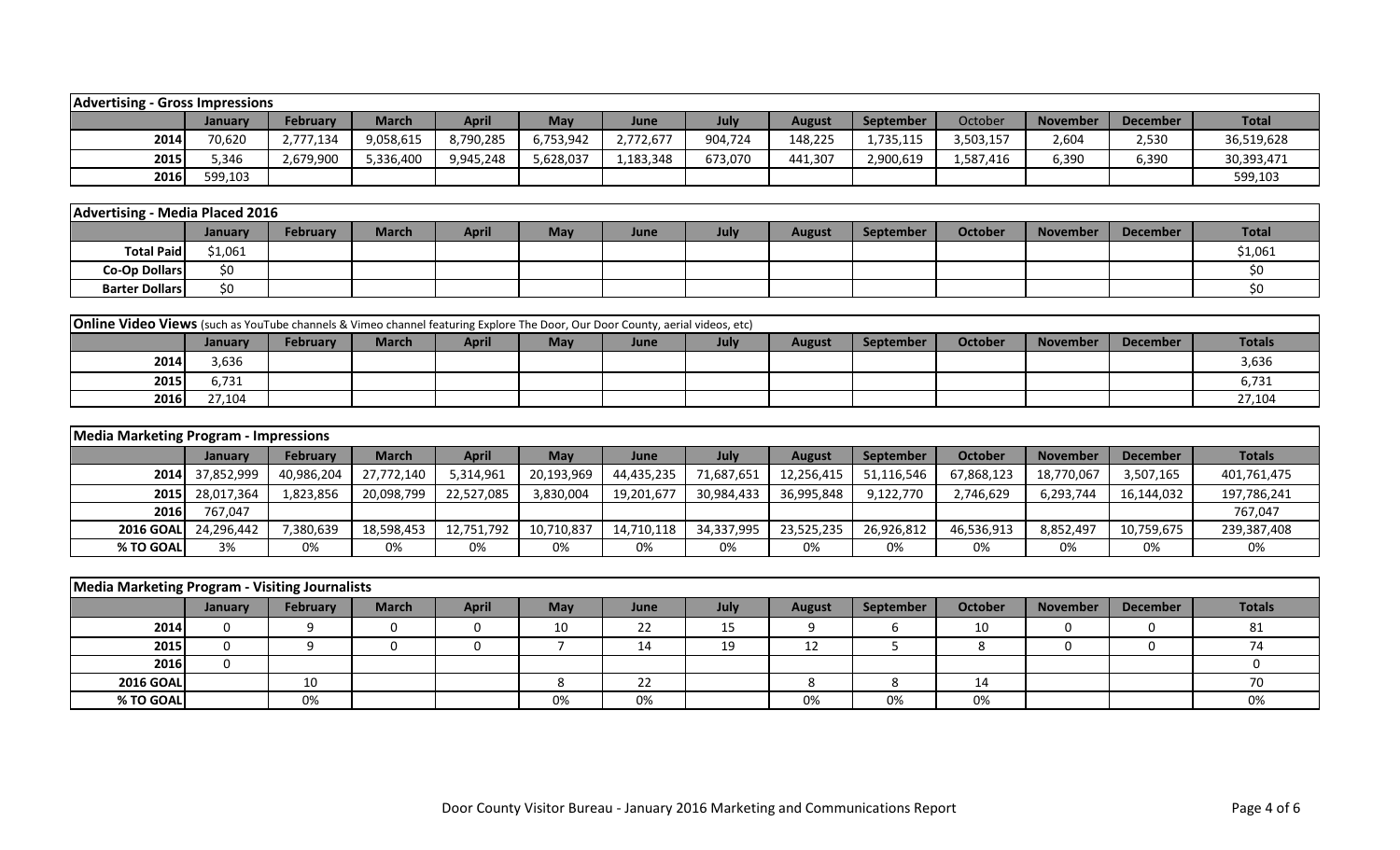|                                       | Media Marketing Program - Ad Value Equivalency |                 |              |              |             |           |           |               |           |                |                 |                 |               |
|---------------------------------------|------------------------------------------------|-----------------|--------------|--------------|-------------|-----------|-----------|---------------|-----------|----------------|-----------------|-----------------|---------------|
|                                       | January                                        | <b>February</b> | <b>March</b> | <b>April</b> | May         | June      | July      | <b>August</b> | September | <b>October</b> | <b>November</b> | <b>December</b> | <b>Totals</b> |
| 2014                                  | \$104,143                                      | \$93,897        | \$503,719    | \$75,517     | \$153,280   | \$107,290 | \$227,097 | \$196,220     | \$258,235 | \$141,898      | \$91,174        | \$81,448        | \$2,033,918   |
| 2015                                  | \$70,320                                       | \$72,596        | \$80,581     | \$330,607    | \$1,209,143 | \$282,586 | \$168,520 | \$154,576     | \$174,956 | \$40,256       | \$56,902        | \$93,224        | \$2,734,267   |
| 2016                                  | \$147,959                                      |                 |              |              |             |           |           |               |           |                |                 |                 | \$147,959     |
|                                       |                                                |                 |              |              |             |           |           |               |           |                |                 |                 |               |
| <b>Group Tour Contacts</b>            |                                                |                 |              |              |             |           |           |               |           |                |                 |                 |               |
|                                       | January                                        | <b>February</b> | <b>March</b> | <b>April</b> | May         | June      | July      | <b>August</b> | September | <b>October</b> | <b>November</b> | <b>December</b> | <b>Totals</b> |
| 2014                                  | 153                                            | 621             | 130          | 70           | 156         | 167       | 108       | 207           | 39        | 14             | 34              | 48              | 1,747         |
| 2015                                  | 134                                            | 451             | 110          | 206          | 188         | 179       | 176       | 89            | 125       | 67             | 149             | 1               | 1,875         |
| 2016                                  | 71                                             |                 |              |              |             |           |           |               |           |                |                 |                 | 71            |
| <b>2016 GOAL</b>                      | 80                                             | 300             | 256          | 209          | 190         | 181       | 177       | 90            | 126       | 68             | 150             | 66              | 1,893         |
| % TO GOAL                             | 89%                                            | 0%              | 0%           | 0%           | 0%          | 0%        | 0%        | 0%            | 0%        | 0%             | 0%              | 0%              | 4%            |
|                                       |                                                |                 |              |              |             |           |           |               |           |                |                 |                 |               |
| <b>Group Tour Inquiries</b>           |                                                |                 |              |              |             |           |           |               |           |                |                 |                 |               |
|                                       | January                                        | <b>February</b> | <b>March</b> | <b>April</b> | May         | June      | July      | <b>August</b> | September | <b>October</b> | <b>November</b> | <b>December</b> | <b>Totals</b> |
| 2014                                  | 29                                             | 34              | 8            | 12           | 14          | 28        | 24        | 25            | 6         | 13             | 5               | 6               | 204           |
| 2015                                  | 33                                             | 19              | 13           | 15           | 12          | 9         | 15        | 13            | 15        | 23             | 8               | $\mathbf{1}$    | 176           |
| 2016                                  | 41                                             |                 |              |              |             |           |           |               |           |                |                 |                 | 41            |
| <b>2016 GOAL</b>                      | 33                                             | 20              | 13           | 15           | 13          | $10\,$    | 15        | 13            | 15        | 20             | 9               | $\overline{2}$  | 178           |
| % TO GOAL                             | 124%                                           | 0%              | 0%           | 0%           | 0%          | 0%        | 0%        | 0%            | 0%        | 0%             | 0%              | 0%              | 23%           |
|                                       |                                                |                 |              |              |             |           |           |               |           |                |                 |                 |               |
| <b>Meeting/Event Planner Contacts</b> |                                                |                 |              |              |             |           |           |               |           |                |                 |                 |               |
|                                       | January                                        | <b>February</b> | <b>March</b> | <b>April</b> | May         | June      | July      | <b>August</b> | September | <b>October</b> | <b>November</b> | <b>December</b> | <b>Totals</b> |
| 2014                                  | 81                                             | 81              | 149          | 61           | 206         | 199       | 181       | 143           | 154       | 86             | 276             | 68              | 1,685         |
| 2015                                  | 97                                             | 85              | 171          | 188          | 209         | 181       | 373       | 120           | 101       | 149            | 52              | 59              | 1,785         |
| 2016                                  | 1,000                                          |                 |              |              |             |           |           |               |           |                |                 |                 | 1,000         |
| <b>2016 GOAL</b>                      | 98                                             | 86              | 172          | 189          | 210         | 182       | 376       | 123           | 102       | 150            | 55              | 60              | 1,803         |
| % TO GOAL                             | 1020%                                          | 0%              | 0%           | 0%           | 0%          | 0%        | 0%        | 0%            | 0%        | 0%             | 0%              | 0%              | 55%           |